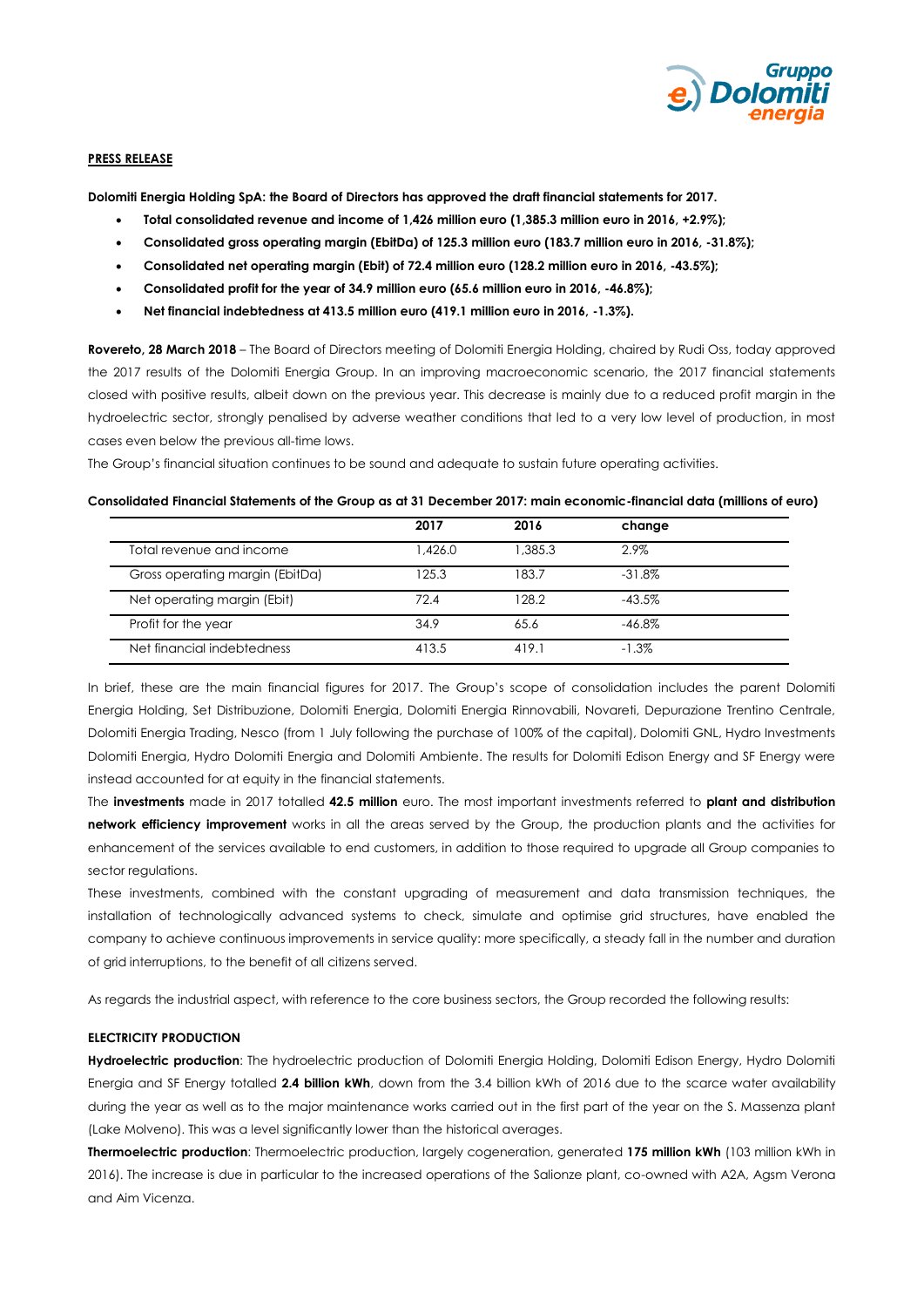

#### **DISTRIBUTION NETWORKS**

**Electricity**: the Group **distributed 2.4 billion kWh**, in line with the 2016 figures. The distribution grid now covers 10,760 km compared to 10,684 km in 2016.

**Natural gas**: in 2017 a total of **287.4 million** cubic metres of gas were distributed, up on the 279 million cubic metres of 2016, increasing as a result of the more severe weather conditions in the winter months. The network spans 2,369 km compared to 2,357 km in 2016.

**Integrated water services**: in 2017 the quantities of **water added to the** 1,271 km **network** (1,267 km in 2016) totalled **31.7 million cubic metres** compared to 34.3 million in 2016. The water was distributed to a total of almost 82,000 thousand users (81,300 in 2016).

# **SALES**

**Electricity**: the Group **marketed almost 4.5 billion kWh to end customers**, in line with the 2016 figures. There are almost **430,000 electricity** customers.

**Natural gas**: in the gas sector, **483 million cubic metres of gas were sold to end customers** in 2017, compared to 520 million in 2016. The number of **customers** has reached **184,400**.

The trend in commercial activities made it possible to increase the number of customers served for both electricity and gas, bringing their total to over 614,000. The increase is significant if the same-time expiry of the CONSIP electricity tender is taken into account, the supply of which is expected to end completely during 2018. A result also achieved as a result of the "ETIKA" project which, in addition to its success in subscription terms, had an important impact due to the associated activities of a social nature.

Turnover relating to natural gas sales to end customers rose by 8.2% and turnover for electricity increased by 5.5%.

## **OTHER ACTIVITIES**

**Laboratory**: in 2017, the Laboratory (drinking safety controls on water, aquifers, waste water and treated water) conducted over **17,830 tests**, in line with the figure for the previous year, of which 50% on behalf of third parties.

**Cogeneration and district heating**: in 2017 a total of **145.3 GWh** of heat, steam and air conditioning was distributed, up compared to 142 GWh in 2016 due to weather conditions. The figure also includes the amount allocated to industries.

**Waste management**: separate waste collection recorded an increase in percentage terms, with an average for 2017 in Trento of 81.3% and 78.6% in Rovereto, reaching record values for cities of this size. During the year as a whole, 69,440 tonnes of separated and unseparated waste was collected (69,500 tonnes in 2016). Once again in 2017 there was a decline in the quantity of urban waste taken to the landfill, down from 14,800 tonnes in 2016 to 14,600 tonnes in 2017.

The positive results achieved by core business activities were possible due to the efforts of the entire organisation targeting continuous improvement of operating efficiency and the quality of services provided. The year was one of contingent difficulties in hydroelectric production (due mainly to the lack of rainfall), whilst growth was seen in other business results, particularly the regulated gas and electricity distribution activities. The energy product sales sector results were also positive, though lower than last year when they benefited from a favourable market situation. Overall, the Group's activities led to maintaining good profit levels, confirming the soundness of strategic decisions regarding diversification of the portfolio of businesses managed. Again in 2017, the **electricity distribution sector** benefited from awards by the Authority for **the quality and safety levels** achieved by the Group in its network management. These awards were obtained as a result of policy of targeted investments involving the distribution networks, which led to continued structural improvement in the networks' reliability and safety across the entire Province of Trento.